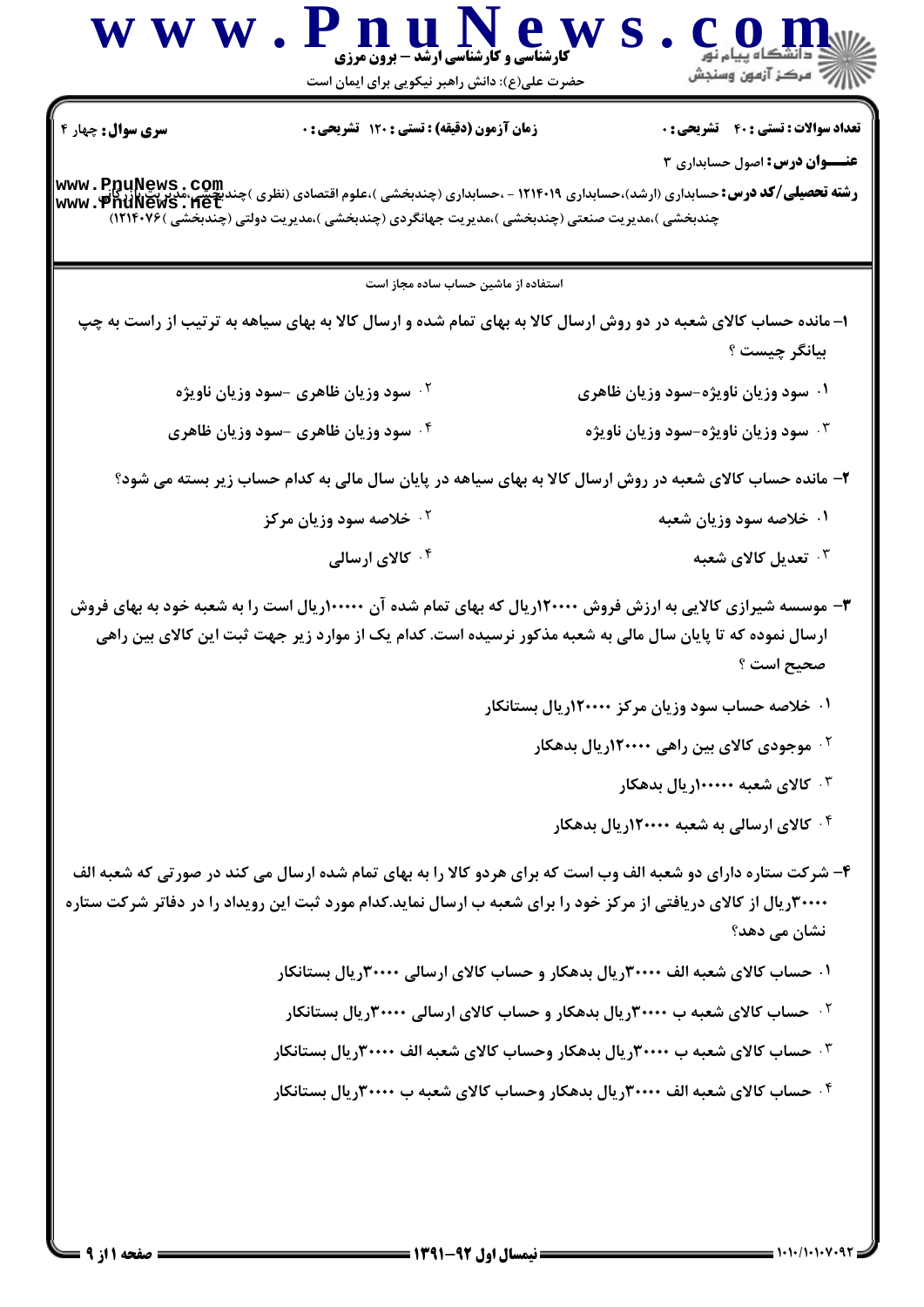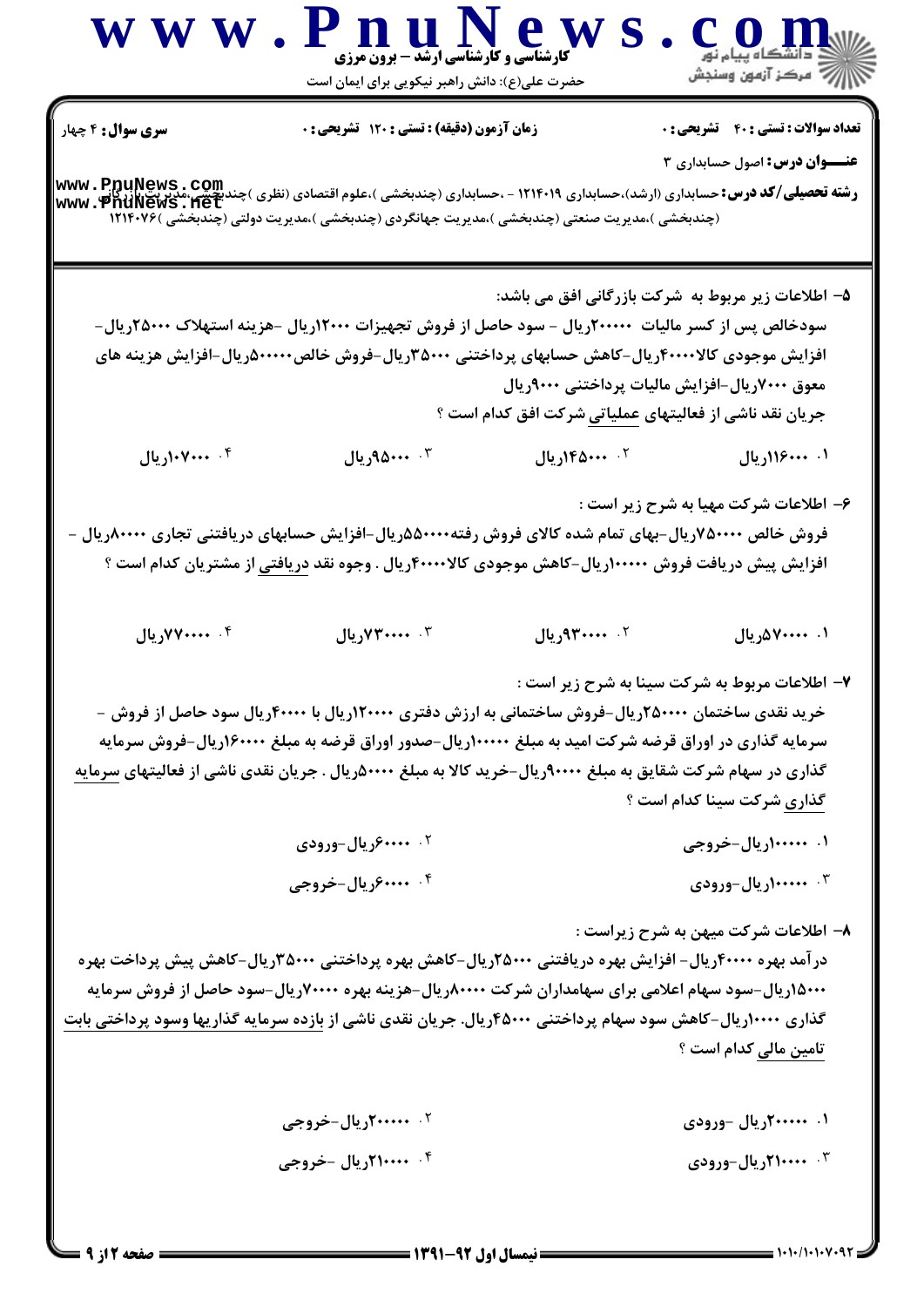|                             | حضرت علی(ع): دانش راهبر نیکویی برای ایمان است                                                                                                                                                                                                                                                                | <b>کارشناسی و کارشناسی ارشد - برون مرزی</b>                                                                                               | /W مرکز آزمون وسنجش                                                                       |
|-----------------------------|--------------------------------------------------------------------------------------------------------------------------------------------------------------------------------------------------------------------------------------------------------------------------------------------------------------|-------------------------------------------------------------------------------------------------------------------------------------------|-------------------------------------------------------------------------------------------|
| <b>سری سوال : ۴</b> چهار    | زمان آزمون (دقیقه) : تستی : ۱۲۰ تشریحی : ۰                                                                                                                                                                                                                                                                   |                                                                                                                                           | <b>تعداد سوالات : تستی : 40 ٪ تشریحی : 0</b><br><b>عنـــوان درس:</b> اصول حسابداری ۳      |
|                             | <b>رشته تحصیلی/کد درس:</b> حسابداری (ارشد)،حسابداری ۱۲۱۴۰۱۹ - ،حسابداری (چندبخشی )،علوم اقتصادی (نظری )چندیخشی،مدیر پت<br>www . PnuNews . net<br>(چندبخشی )،مدیریت صنعتی (چندبخشی )،مدیریت جهانگردی (چندبخشی )،مدیریت دولتی (چندبخشی )۱۲۱۴۰۷۶                                                                |                                                                                                                                           |                                                                                           |
|                             |                                                                                                                                                                                                                                                                                                              |                                                                                                                                           | ۹– اطلاعات زیر از شرکت دماوند در دست است :                                                |
|                             | هزینه مالیات بردر آمد۴۰۰۰۰۰ریال-پیش پرداخت مالیات ابتدای سال مالی ۱۰۰۰۰۰ریال-پیش پرداخت مالیات پایان سال<br>مالی ۱۶۰۰۰۰(ریال-افزایش مالیات پرداختنی ۸۰۰۰۰۰ریال. مبلغ پرداختی بابت مالیات بردرآمد کدام است ؟                                                                                                  |                                                                                                                                           |                                                                                           |
| ۰۴ ۴۰۰۰۰ ۵۴ ریال            | ۰۳ ۴۰۰۰۰۰۰ ریال                                                                                                                                                                                                                                                                                              | ٢. ۴۲۰۰۰۰۰ریال                                                                                                                            | ۰۱ ۲۸۰۰۰۰۰۰ ریال                                                                          |
|                             | استقراض وام ۵۰۰۰۰ ریال- بازخرید اوراق قرضه ۲۰۰۰۰۰ ریال-صدور سهام عادی ۸۰۰۰۰ ریال با ۴۰۰۰۰ ریال صرف سهام -<br>پرداخت سود سهام به سهامداران شرکت ۳۰۰۰۰ ریال. جریان نقدی بابت <u>تامین مالی</u> شرکت چالوس کدام است ؟                                                                                           |                                                                                                                                           | ∙ا− اطلاعات زیر مربوط به شرکت چالوس می باشد:<br>سرمایه گذاری در سهام شرکت نوین ۶۰۰۰۰۰ریال |
|                             | ۰۲ ۲۰۰۰۰ ریال -ورودی                                                                                                                                                                                                                                                                                         |                                                                                                                                           | ۰۱ ۶۰۰۰۰۰ریال-ورودی                                                                       |
| ۰۴ ۰۰۰۰۰ (یال- خروجی        |                                                                                                                                                                                                                                                                                                              |                                                                                                                                           | ۰۳ ۲۰۰۰۰۰ ریال -خروجی                                                                     |
|                             |                                                                                                                                                                                                                                                                                                              | 1۱- اوراق بهادار نگهداری تا سررسید به چه روشی گزارشگری می شوند؟                                                                           |                                                                                           |
|                             | ۰ <sup>۱</sup> روش ارزش بازار یا بهای تمام شده                                                                                                                                                                                                                                                               |                                                                                                                                           | ۰۱ روش ارزش ویژه یا خالص داراییها                                                         |
|                             | <sup>۴.</sup> گزارشگری با ارائه صورتهای مالی تلفیقی                                                                                                                                                                                                                                                          |                                                                                                                                           | ۰ <sup>۳</sup> روش بهای تمام شده مستهلک شده                                               |
|                             | ۱۲– سود یا زیان تحقق نیافته سرمایه گذاری در اوراق بهادار آماده فروش و سرمایه گذاری در اوراق معاملاتی به ترتیب از راست                                                                                                                                                                                        |                                                                                                                                           | به چپ در کدام صورت مالی گزارش می شوند؟                                                    |
|                             | <b>1. صورت سود وزیان جامع - صورت سود وزیان</b>                                                                                                                                                                                                                                                               |                                                                                                                                           | ۰۱ صورت سود وزیان - صورت سود وزیان جامع                                                   |
|                             | ۰۴ صورت سود و زیان جامع - سود وزیان جامع                                                                                                                                                                                                                                                                     |                                                                                                                                           | <b>4 . صورت سود وزیان - صورت سود و زیان</b>                                               |
|                             | ۱۳- رویدادهای زیر در ارتباط با سرمایه گذاری شرکت مهسا در سهام داری حق رای شرکت آسیا می باشد:<br>خرید ۲۰۰۰سهم عادی از شرکت آسیا به بهای هر سهم ۱۴۰۰ریال بعلاوه ۰/۷۵ درصد کارمزد (معادل ۲۵درصد)<br>شرکت آسیا ۳۰۰۰۰۰۰ ریال سود خالص در پایان سال اعلام کرد. همچنین ارزش بازار هرسهم در پایان سال ۱۷۰۰ریال است . | شرکت آسیا ۲۰۰۰۰۰۰ریال سود سهام نقدی اعلام و پرداخت نمود.<br>مانده حساب سرمایه گذاری به روش <u>ارزش ویژه</u> در دفاتر شرکت مهسا کدام است ؟ |                                                                                           |
| ۰۴ ۴۰۰۰۰۰۰۰۰۰۰۰۰۰۰۰۰۰۰۰۰۰۰۰ | ۰۳ ۲۵۷۱۰۰۰ متريال                                                                                                                                                                                                                                                                                            | ۰۲ ۴۸۲۱۰۰۰ ریال                                                                                                                           | ۰۱ ۲۰۰۰/۰۰۰ ریال                                                                          |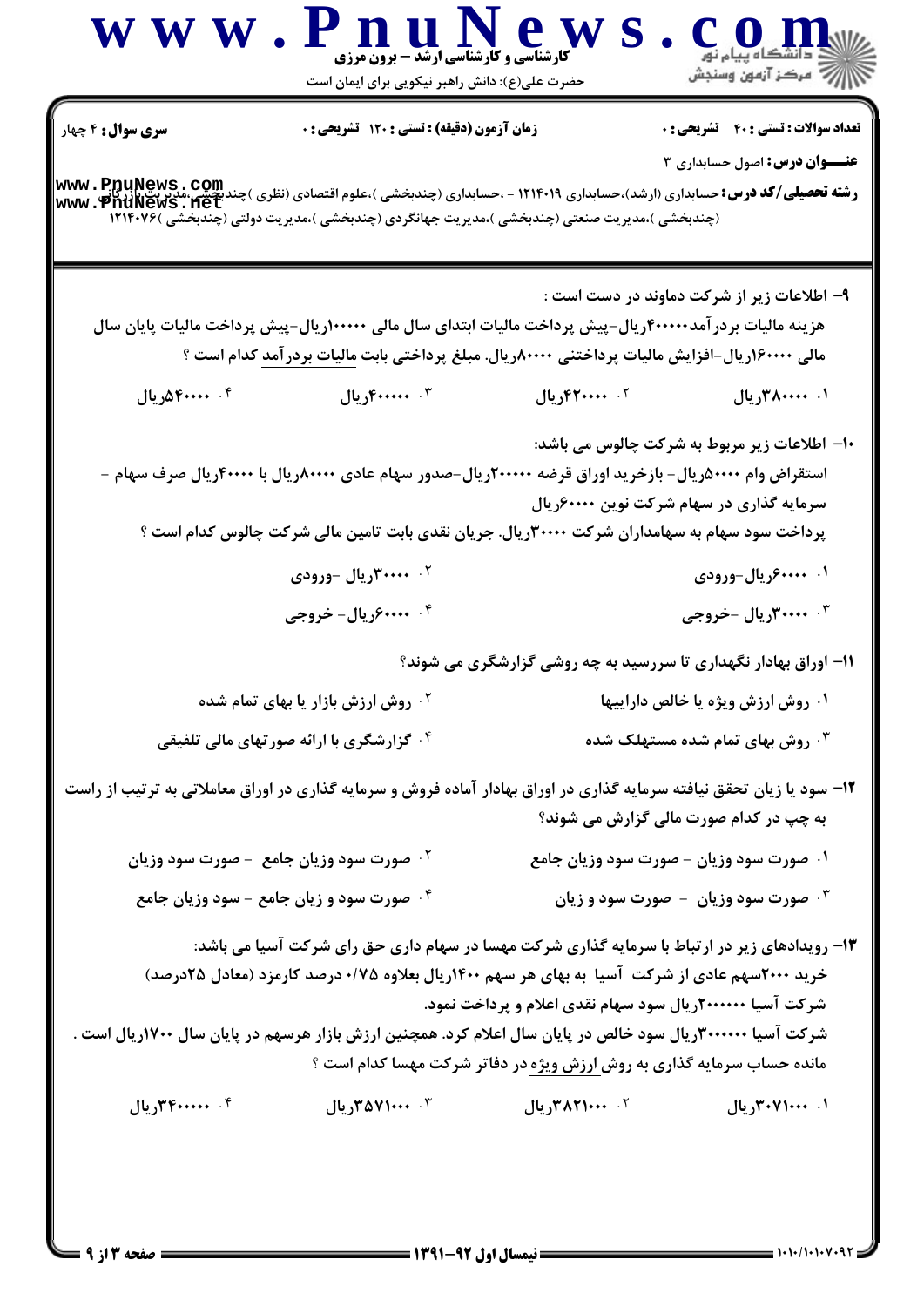| WWW.P                    | nuNew<br><b>ً کارشناسی و کارشناسی ارشد - برون مرزی</b><br>حضرت علی(ع): دانش راهبر نیکویی برای ایمان است                                                                                                                                               |                                                              | ے<br>\  / <sup>77</sup> مرکز آزمون وسنجش       |
|--------------------------|-------------------------------------------------------------------------------------------------------------------------------------------------------------------------------------------------------------------------------------------------------|--------------------------------------------------------------|------------------------------------------------|
| <b>سری سوال :</b> ۴ چهار | زمان آزمون (دقیقه) : تستی : ۱۲۰ تشریحی : ۰                                                                                                                                                                                                            |                                                              | <b>تعداد سوالات : تستی : 40 - تشریحی : 0</b>   |
|                          | <b>رشته تحصیلی/کد درس:</b> حسابداری (ارشد)،حسابداری ۱۲۱۴۰۱۹ - ،حسابداری (چندبخشی )،علوم اقتصادی (نظری )چندبخشی،مدیریت یازرگانی<br>www . PnuNews . net<br>(چندبخشی )،مدیریت صنعتی (چندبخشی )،مدیریت جهانگردی (چندبخشی )،مدیریت دولتی (چندبخشی )۱۲۱۴۰۷۶ |                                                              | <b>عنـــوان درس:</b> اصول حسابداری ۳           |
|                          | ۱۴– شرکت ستاره ۷۰۰۰سهم از ۱۰۰۰۰سهم منتشره شرکت آسمان را به بهای ۱۵۰۰۰۰۰(ریال در ۱۳۸۹/۱۲/۲۹خریداری نمود. حقوق<br>صاحبان سهام شرکت آسمان در تاریخ تحصیل شامل ۱۴۰۰۰۰۰(ریال سهام عادی و ۶۰۰۰۰۰۰ریال سود انباشته می باشد وارزش                             |                                                              |                                                |
|                          | دفتری کلیه داراییهای شرکت آسمان با ارزش بازار(منصفانه )آنها برابراست. <u>سرقفلی ترکیبی</u> در ترازنامه تلفیقی سال ۱۳۸۹                                                                                                                                |                                                              |                                                |
|                          |                                                                                                                                                                                                                                                       |                                                              | به چه رقمی گزارش می شود؟                       |
| ۰۴ منسم ۲۰۰۰۰ ریال       | ۰۳ صفر ریال                                                                                                                                                                                                                                           | ۰۲ <b>۱۰۰۰۰۰۰</b> ریال                                       | ۰۱ ۵۰۰۰۰۰۰ ریال                                |
|                          | ۱۵– بهای تبدیل در یک موسسه تولیدی ۱۸۰۰۰۰۰ریال است و بهای اولیه آن ۵۰۰۰۰۰ریال . با فرض آنکه بهای سربار ۸۰درصد بهای                                                                                                                                     | دستمزد باشد، بهای تولید این موسسه کدام است ؟                 |                                                |
| ۰۴ منده ۲۵۰۰۰۰           | ۰۳ مخبر ۱۳ ریال                                                                                                                                                                                                                                       | ۲. ۳ <b>۰۰۰۰۰۰ریال</b>                                       | ۰۱ ۲۸۰۰۰۰۰ ریال                                |
|                          |                                                                                                                                                                                                                                                       |                                                              | ۱۶– اطلاعات موسسه تولیدی بهمن به شرح زیر است : |
|                          | موجودی مواد اول دوره ۷۰۰۰ ریال-برگشت از فروش وتخفیفات ۱۰۰۰۰ ریال- موجودی کالای در جریان ساخت پایان دوره                                                                                                                                               |                                                              |                                                |
|                          |                                                                                                                                                                                                                                                       |                                                              | ۲۰۰۰۰ ریال-موجودی موادپایان دوره ۱۲۰۰۰ ریال    |
|                          | تخفیفات نقدی خرید مواد۲۰۰۰ریال –برگشت از خرید وتخفیفات مواد۳۰۰۰۳ریال–خرید مواد۴۰۰۰۰ریال –هزینه حمل مواد                                                                                                                                               |                                                              |                                                |
|                          |                                                                                                                                                                                                                                                       |                                                              | خریداری شده ۱۰۰۰ریال.                          |
|                          |                                                                                                                                                                                                                                                       |                                                              | بهای تمام شده موادمصرفی کدام است ؟             |
| ۰۴ ۲۱۰۰۰ اریال           | ۰۳ سه ۳۰۰۰۰ ریال                                                                                                                                                                                                                                      | <sup>٢</sup> ٠٠٠٠٠٢ريال                                      | ۰۱ ۲۱۰۰۰۰ ریال                                 |
|                          |                                                                                                                                                                                                                                                       | ۱۷- براساس دفاتر شرکت تولیدی الف موارد زیر استخراج شده است : |                                                |
|                          | موجودی کالای در جریان ساخت اول دوره ۶۰۰۰۰{ریال-موجودی کالای ساخته شده اول دوره ۱۲۰۰۰۰ریال-موجودی کالای                                                                                                                                                |                                                              |                                                |
|                          | در جریان ساخت پایان دوره ۸۰۰۰۰ریال-موجودی کالای ساخته شده پایان دوره۱۳۰۰۰۰۰ریال-بهای تولید ۳۰۰۰۰۰۰ریال-بهای                                                                                                                                           |                                                              |                                                |
|                          |                                                                                                                                                                                                                                                       |                                                              | تبدیل ۲۰۰۰۰۰۰ریال                              |
|                          |                                                                                                                                                                                                                                                       | بهای تمام شده کالای فروش رفته شرکت الف کدام است ؟            |                                                |
| ۰۴ ۲۷۰۰۰۰۰ ریال          | ۰۳ ۲۰۰۰۰۰۰ ریال                                                                                                                                                                                                                                       | ۲. <b>۱۷۰۰۰۰۰۰</b> ریال                                      | ۰۱ ۸۰۰۰۰۰۰۰ ریال                               |
|                          | ۱۸–در یک موسسه تولیدی حساب "برگشت از خرید وتخفیفات مواد" و" برگشت از فروش وتخفیفات" به ترتیب از راست به چپ                                                                                                                                            |                                                              | جزء چه حسابهایی تقسیم بندی می شوند؟            |
|                          | <sup>۲.</sup> حسابهای سود وزیانی -حسابهای ترازنامه ای                                                                                                                                                                                                 |                                                              | ۰۱ حسابهای ترازنامه ای -حسابهای سود وزیانی     |
|                          | ۰۴ حسابهای تولیدی -حسابهای سود وزیانی                                                                                                                                                                                                                 |                                                              | <b>۰۳ حسابهای سود وزیانی - حسابهای تولیدی</b>  |
|                          |                                                                                                                                                                                                                                                       |                                                              |                                                |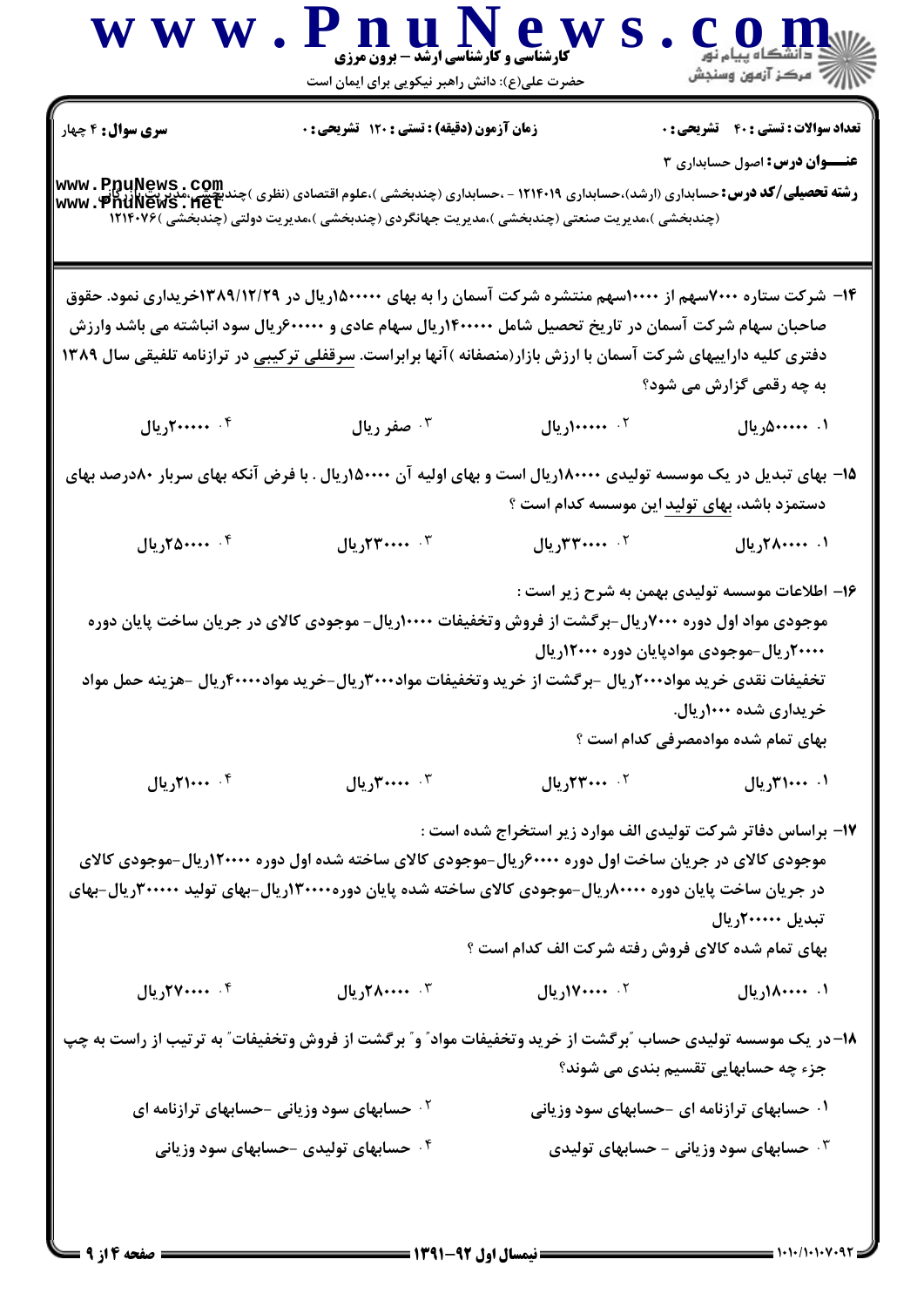

تعداد سوالات : تستى : 40 - تشريحي : 0

زمان آزمون (دقيقه) : تستى : 120 تشريحي : 0

**سری سوال :** ۴ چهار

**عنــوان درس:** اصول حسابداري ٣

**رشته تحصیلی/کد درس:** حسابداری (ارشد)،حسابداری ۱۲۱۴۰۱۹ - ،حسابداری (چندبخشی )،علوم اقتصادی (نظری )چندب<del>کمی ،مدیریت بازر کایی</del><br>- پیس این مدیریت بازرگی چیست www.PnuNews.net (چندبخشی )،مدیریت صنعتی (چندبخشی )،مدیریت جهانگردی (چندبخشی )،مدیریت دولتی (چندبخشی )۱۲۱۴۰۷۶

۱۹- شركت توليدي سيمرغ از سيستم بهايابي توليد به موقع جهت توليدات خود استفاده مي كند. اطلاعات زير مربوط به فعالیتهای این شرکت در مهرماه که کل سفارش دریافتی از مشتریان ۱۰۰۰واحد بوده در دست است : خرید موادمستقیم به طور نقد به مبلغ ۳۰۰۰۰۰ریال-پرداخت دستمزد مستقیم ۳۴۰۰۰۰ریال-سربار با نرخ ۸۰درصد دستمزد مستقیم جذب می گردد. در پایان مهرماه ۹۲۰واحد کالا به مشتری تحویل شده و ۵۰واحد به بهای ۴۵۰۰۰ریال به مشتری تحویل نشده و ۳۰واحدموجودی کالای در جریان ساخت به بهای ۲۵۰۰۰ ریال و۱۰۰۰۰ ریال موجودی مواد وجود دارد .بهای تمام شده کالای فروش رفته به روش تولید به موقع کدام است ؟

۰۴ ۸۴۳۰۰۰۰ ریال ۰۳ ۸۶۷۰۰۰ ریال  $11, \lambda$  T ...  $\cdot$  $1.$  .... 112, مال

- ۲۰– شرکت تولیدی ًمهتاب پیش بینی نموده که در سال ۹۰جمع بهای سربار بر آوردی ۴۰۰۰۰۰ریال است. همچنین این شرکت جمع ساعات کار مستقیم را طی سال ۹۰به میزان ۱۰۰۰ساعت بر آورد کرده است . اگر مبنای جذب سربار ساعات کار مستقیم باشد و اطلاعات واقعی سال۹۰ حاکی از ۸۰۰ساعت کار واقعی و سربار واقعی سال۹۰ به مبلغ ۳۰۰۰۰۰ریال باشد، کدام گزینه صحيح است ؟
	- ۰۲ **۲۰۰۰۰۰ ریال کسر جذب سربار** ۰۱ ۲۰۰۰۰۰ ریال اضافه جذب سربار ۰۴ **۱۰۰۰۰۰۰ ریال اضافه جذب سربار** ۰۳ - ۱۰۰۰۰۰ ریال کسر جذب سربار
- **۲۱** اطلاعات مربوط به شرکت تولیدی سحر به شرح زیر است : مواد خریداری شده ۲۰۰۰۰۰ ریال –مواد مصرفی ۱۸۰۰۰۰۰ ریال (سفارش الف ۴۰۰۰۰ ریال ،سفارش ب ۶۰۰۰۰ ریال ،سفارش ج ۸۰۰۰۰۸ریال)-دستمزد مستقیم ۲۲۰۰۰۰۰ریال (سفارش الف ۵۰۰۰۰مریال-سفارش ب ۷۰۰۰۰۰ریال وسفارش ج ۱۰۰۰۰۰۰ریال)-سربار واقعی ۳۰۰۰۰۰ ریال ونرخ جذب سربار ۱۲۰٪دستمزد مستقیم است .سفارش الف و ج کامل شده اند که سفارش الف به مبلغ ۱۸۰۰۰۰ (ریال به مشتری تحویل شد. با فرض کم اهمیت بودن مانده اضافه یا کسر جذب سربار و بستن آن به حساب بهای تمام شده کالای فروش رفته ، گزینه صحیح کدام است؟
	- ۰۱ ۴۶۰۰۰, بال اضافه جذب سربار
	- ۰<sup>۲</sup> ۳۰۰۰۰۰۰ریال موجودی کالای در جریان ساخت پایان دوره
		- ۰<sup>۳ ـ ۲</sup>۱۴۰۰۰ریال موجودی کالای ساخته شده پایان دوره
			- ۰۴ **۱۸۶۰۰۰۰ (ریال بهای تمام شده کالای فروش رفته**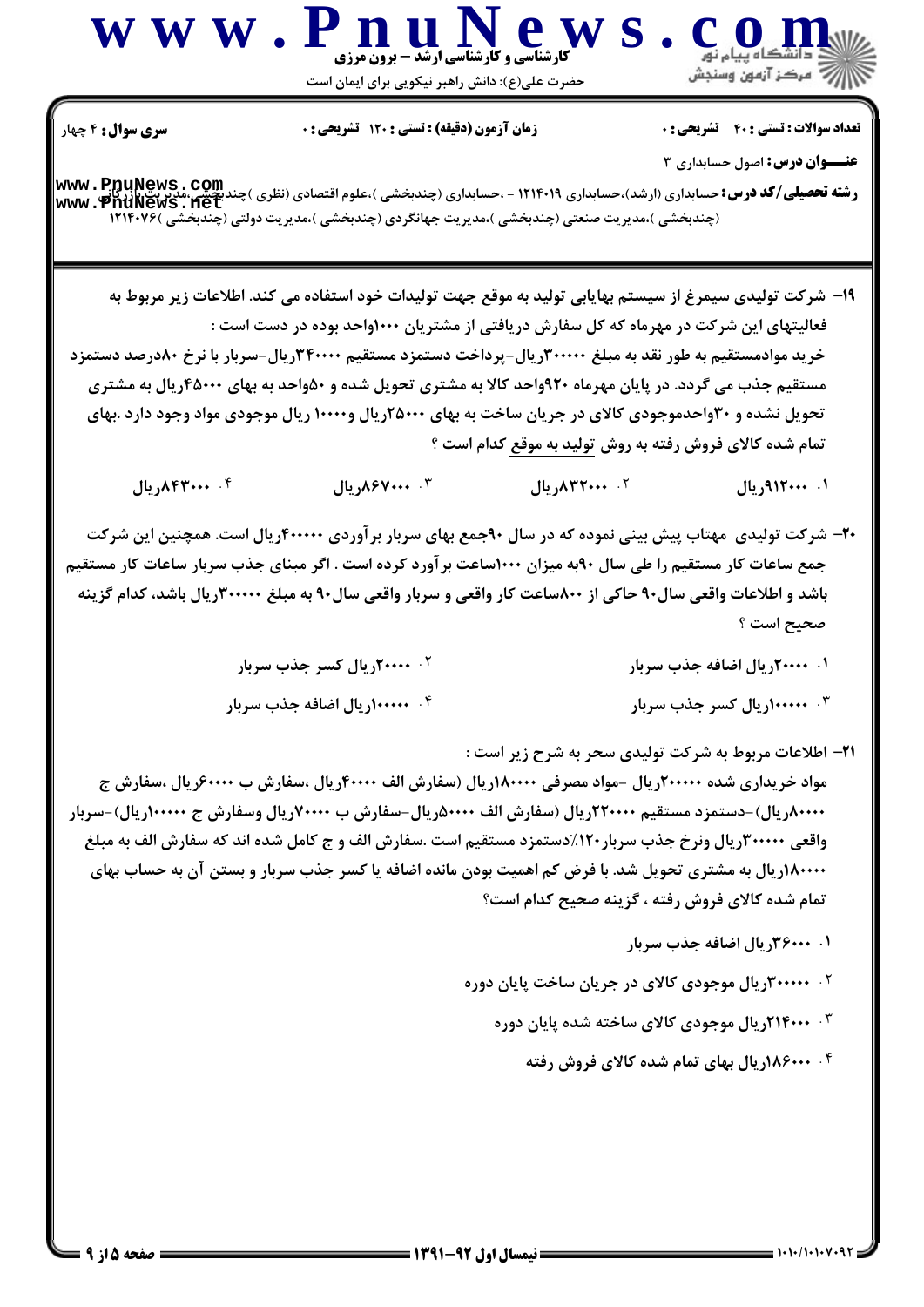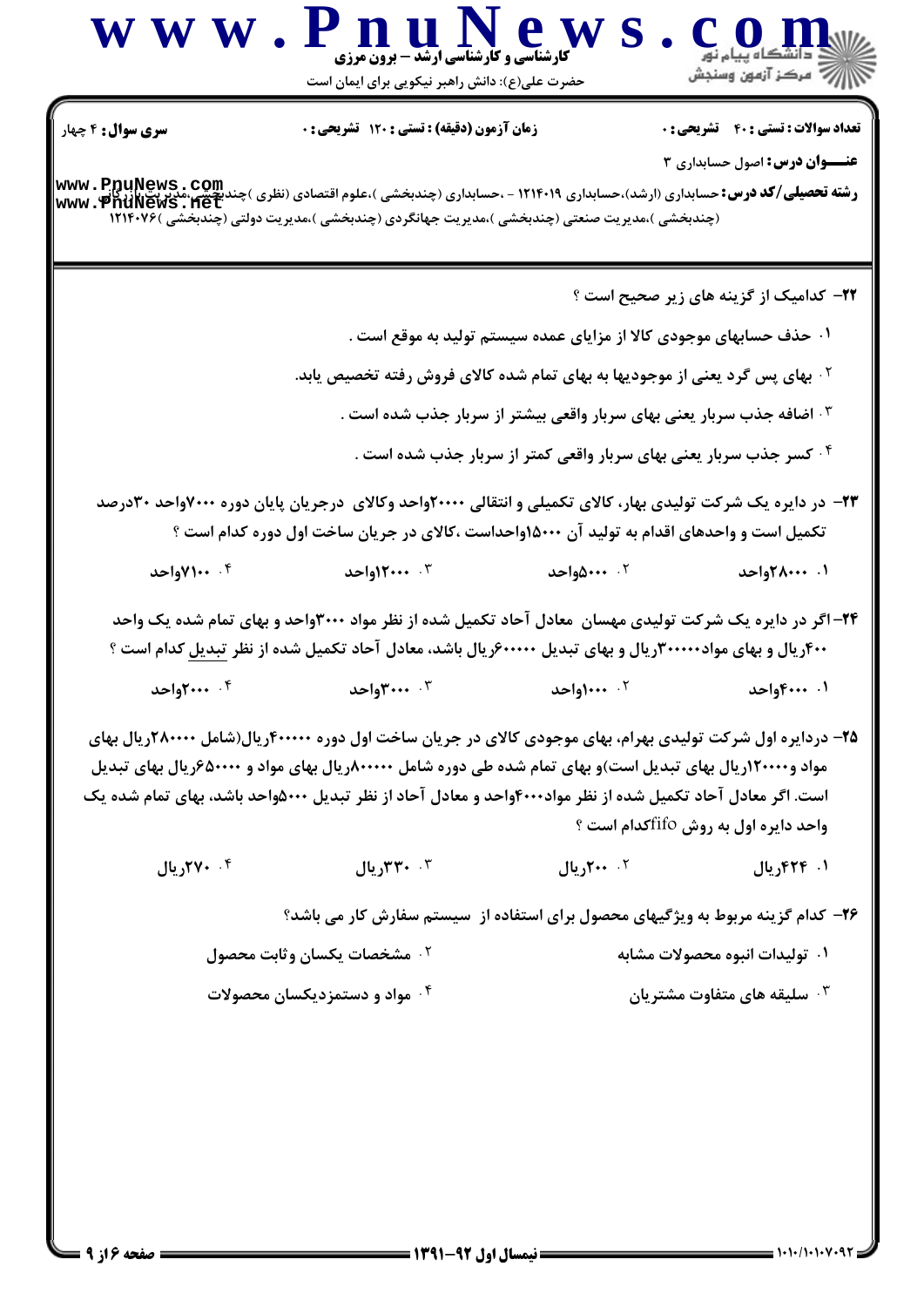

www.PnuNews.net (چندبخشی )،مدیریت صنعتی (چندبخشی )،مدیریت جهانگردی (چندبخشی )،مدیریت دولتی (چندبخشی )۱۲۱۴۰۷۶

شرکت سینا از سیستم بهایابی استاندارد استفاده می کند که اطلاعات استاندارد یک واحد کالا استفاده از ۲۰کیلو مواد با نرخ ۳۰۰ریال است. اگر تولید واقعی۸۰واحد محصول ومواد مصرفی ۱۹۲۰کیلو با نرخ ۳۲۰ریال باشد، به سوالات۲۷ و۲۸ پاسخ دهید؟

37- انحراف نرخ مواد در شرکت سینا کدام است ؟

| ۲. <b>۴۶۰۰۰۰ ریال مساعد</b> | ۰۱ ۴۶۰۰۰۰ ریال نامساعد           |
|-----------------------------|----------------------------------|
| ۰۴ ۲۸۴۰۰ ریال نامساعد       | <b>۰۳ مساعد ۳۸۴۰۰, پال مساعد</b> |

28- انحراف مصرف مواد در شركت سينا كدام است ؟

| ۰۲ <b>۴۰۰۰۰۰۰۰ ریال نامساعد</b> | ۰۱ ۴۶۰۰۰۰ریال مساعد  |
|---------------------------------|----------------------|
| <b>۴۰۰ ۳۸۴۰۰ ریال مساعد</b>     | ۰۳ ۲۰۰ ۳ریال نامساعد |

شرکت مهیا از سیستم بهایابی استاندارد استفاده می کند که اطلاعات استاندارد یک واحد کالا استفاده از ۸ ساعت دستمزد با نرخ ۳۵۰ریال است . اگر تولید واقعی۱۹۰واحد محصول و ساعات کارکرد واقعی ۱۷۰۰ساعت با نرخ ۳۳۰ریال باشد، به سوالات ۲۹ ٢٠٩ ياسخ دهيد؟

|                              | ۲۹- انحراف نرخ دستمزد در شرکت مهیا کدام است ؟ |
|------------------------------|-----------------------------------------------|
| ۲۰ <b>۰۰ ۴۰۰۰ دریال مساع</b> | ۰۱ ۴۰۰۰۰۰۰ ریال نامساعد                       |

۰۴ ۲۰۰۰ ۰۴ ریال مساعد ۰۳ ۴۰۰۰ ۰۳ ریال نامساعد

۳۰- انحراف کارائی دستمزد در شرکت مهیا کدام است ؟

- ۰۲ **۴۰۰۰۰۰۰ ریال نامساعد** ۰۱ ۴۰۰۰۰۰۰ ریال مساعد
- ۰۳ ۴۰۰۰ ۰۳ ریال مساعد ۰۴ ۴۰۰۰ ۰۴ ریال نامساعد

**۳۱**- حساب اداره مرکزی در دفاتر شعب چه حسابی است ؟

۰۴ دارایی ۲. کاهندهه بده<sub>ی</sub> حقوق مالكانه  $\cdot^7$ ۰۱ کاهنده دارایی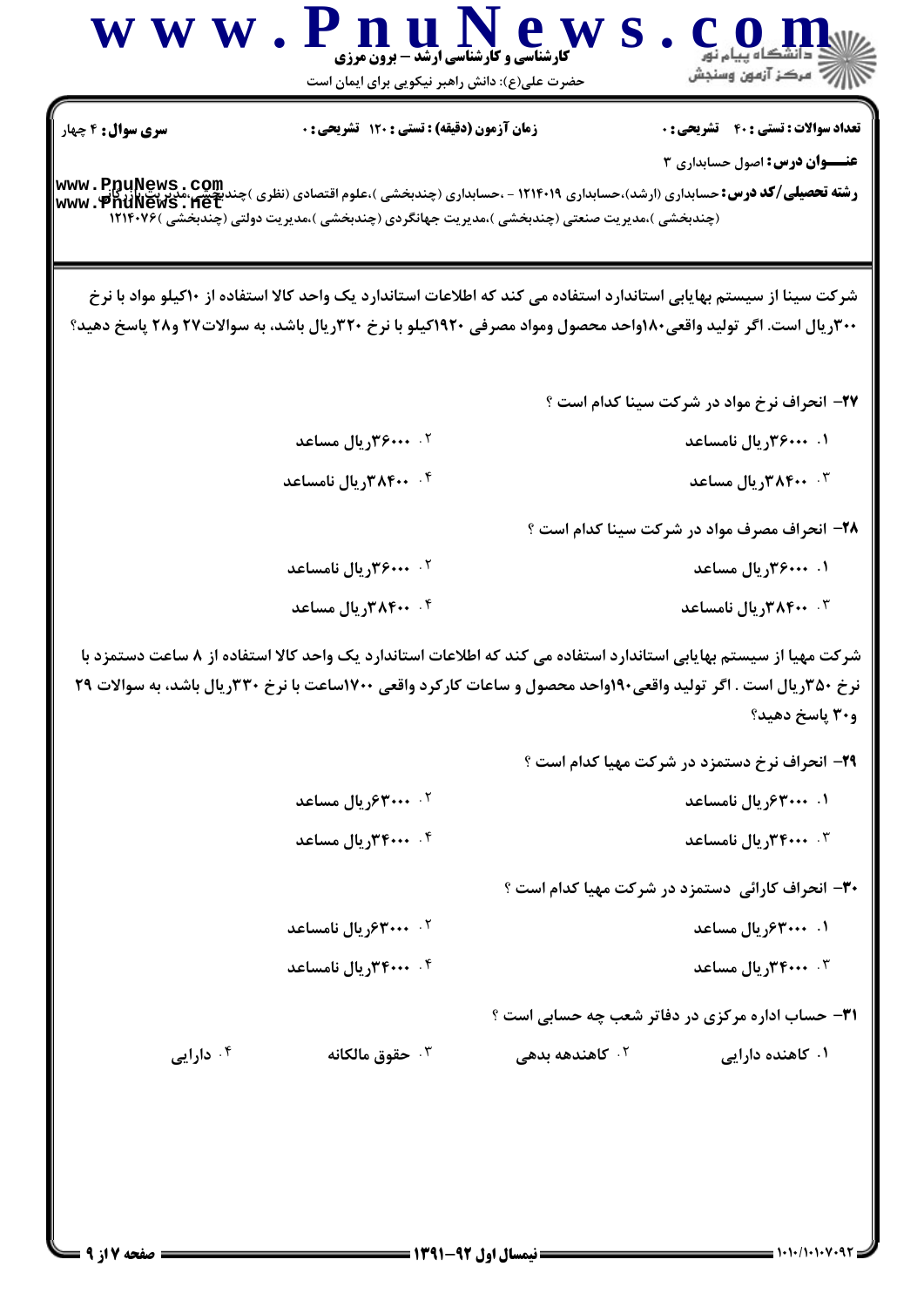